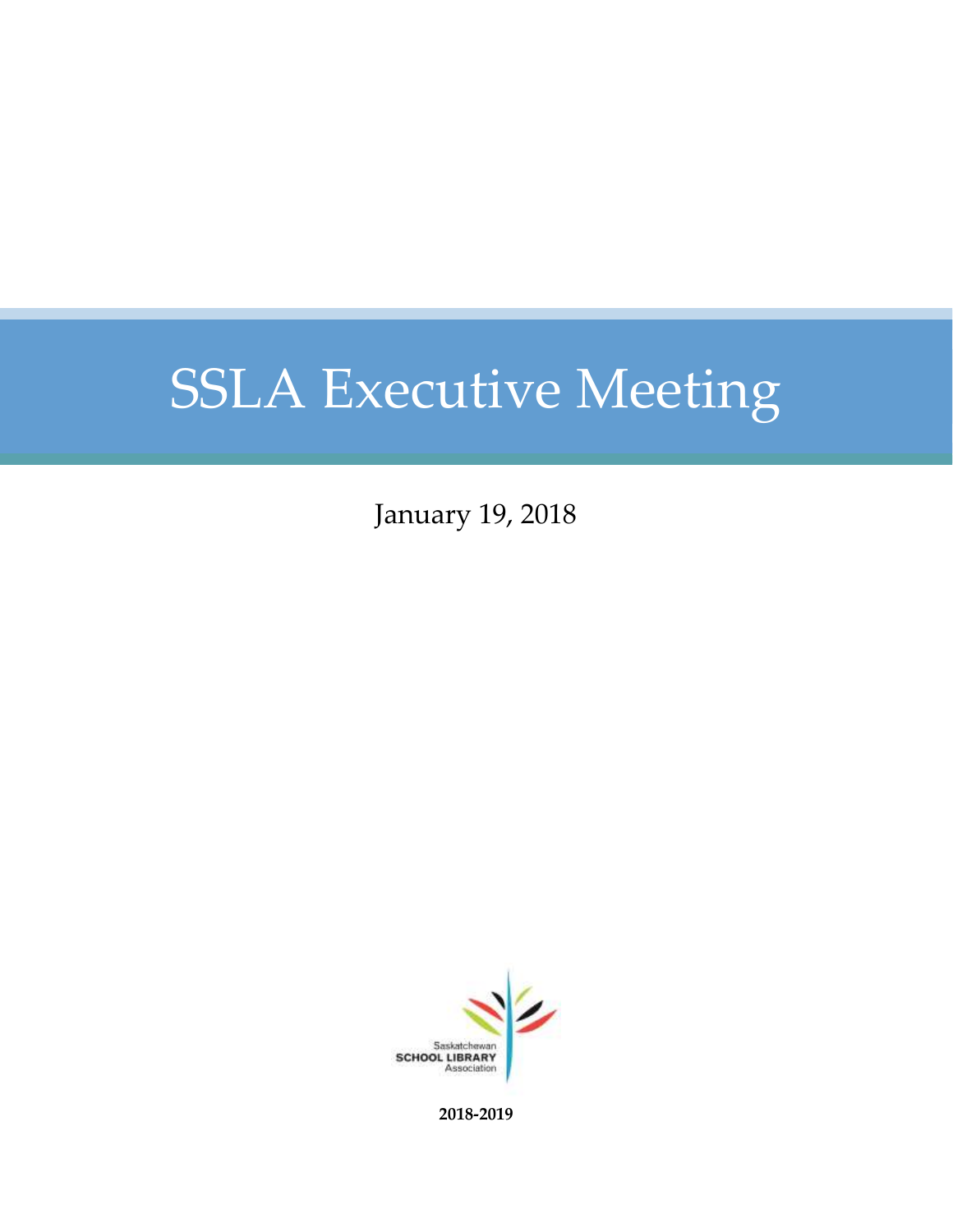

January 19, 2018

**Date** January 19, 2019 Location: Dr. Martin LeBoldus High School Regina, SK

Link for online participants:<https://ca.bbcollab.com/guest/3f037bc3c1f241c5a452c5eb7648047e>

9:00 a.m  $-$  12:00 p.m.

### **Call to Order**

The meeting of the Saskatchewan School Library Association was called to order at 9:07 on January 19 by Gaetan Hammond

Meeting was called to order at 9:07AM .

### **Present: Gaetan, Charlotte, Hannah, Sophie, Carol, Sherry, Carla Regrets: Regan, Katie**

### **1. Approval of Agenda**

- 1.1. **The agenda was** *unanimously approved* **as distributed.** Motion by Hannah, seconded by charlotte, carried
- 1.2. **Additions to the agenda:** No additions to agenda

# **2. Approval of Minutes**

**2.1 The minutes of the previous meeting were** *unanimously approved* **as distributed.** Carol motions to approve, seconded by Hannah, carried

### **3. Reports**

### **3.1. President**

Gaetan saved the digital badging site after it went down mid-December. Thank you to Gaetan!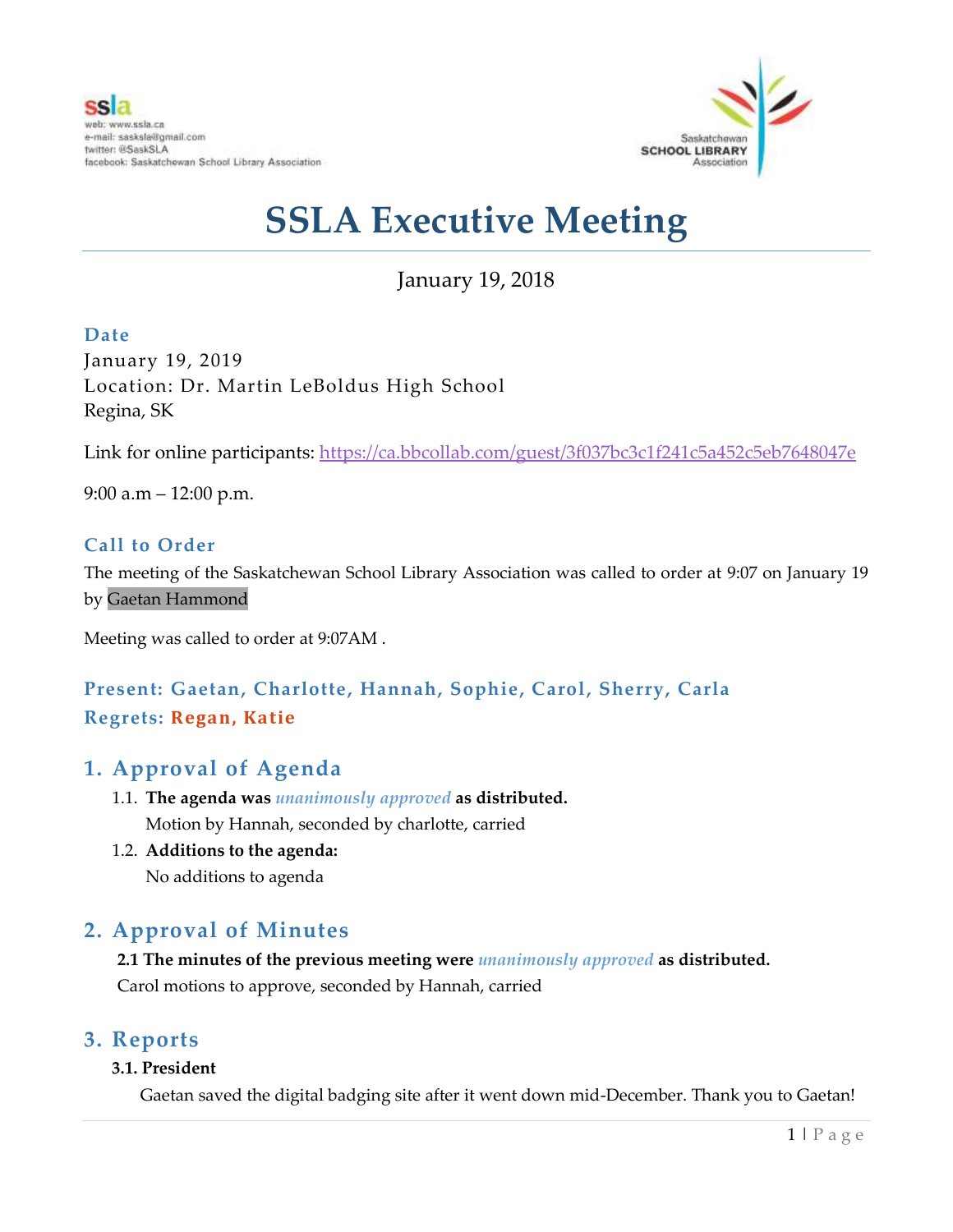

He is building the digital badges information on our site. The digital badging site can then be shut down. Gaetan's article on Social LEADia generated quite a bit of momentum. We would like to continue to build our registration for the conference – Gaetan has been removing duplicate registrations. Passwords on SSLA page were updated due to security issues. Gaetan can send you the password if you would like it. Access Copyright cheque was smaller this year – maybe due to smaller membership. Gaetan has connected with Shannon McClintock Miller and Jennifer Casa-Todd. Shannon would be interested in doing a series. Gaetan will connect with Sherry to build this for 2019-2020. The Learning Events contract has been updated. ACTION ITEM: Gaetan will be putting a piece together on annual library reports for The Medium. ACTION ITEM: Executive needs to send AGM reports.

#### **3.2 Past President**

Charlotte has been updating information on awards and bursaries. ACTION ITEM: Charlotte and Sophie will connect over our school division contact list.

#### **3.3 Treasurer/Membership**

There was one mayment that was missed due to etransfer. The majority of registrations have been paid online. Carol will continue to monitor. Carol will split the cost of the mailout between the two conferences.

### **3.4 Professional Learning Councillors**

Regan has arranged vendors for the conference and has book hotel rooms. A number of rural school boards have opted to attend. ACTION ITEM: A tent card or flyer on the table for sponsors and day agenda.

#### **3.5 Publications Councillor**

Katie has some pieces ready for the winter edition with three articles. Fall edition was posted including a blast from the past.

### **3.6 Special Projects Councillor**

Carla has been adding to the FNMI project – and adding French resources. We are able to apply for the grant again to continue the FNMI project with a grade 7-12 focus. ACTION ITEM: Carla will put together an application for the grant to continue the project.

Hannah would like to connect with a few teachers she knows to publish their work on the FNMI site. ACTION ITEM: Set meeting date

#### **3.7 Secretary/Archivist/Membership**

ACTION ITEM: Send out newsletter. ACTION ITEM: Connect with Charlotte over school division contacts list. ACTOIN ITEM: Add public library survey until January 25. Link: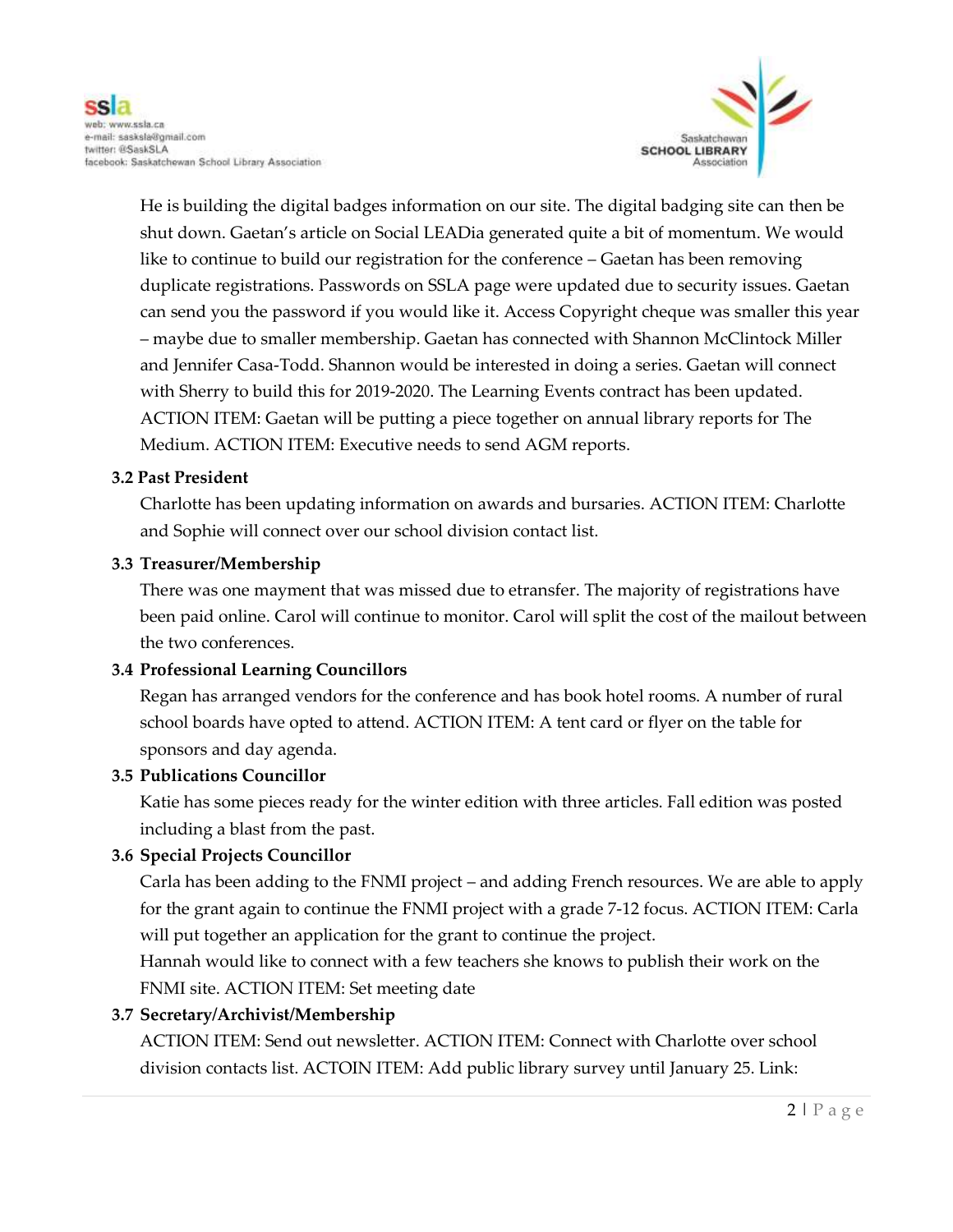

### [www.saskatchewan.ca/government/public-consultations/report-of-saskatchewan-public](http://www.saskatchewan.ca/government/public-consultations/report-of-saskatchewan-public-libraries-engagement-survey)[libraries-engagement-survey](http://www.saskatchewan.ca/government/public-consultations/report-of-saskatchewan-public-libraries-engagement-survey)

Hannah motions that reports be accepted as read. Carol seconds. Carried.

### **4. Open Issues**

#### **4.1. Conference Update**

Do we keep the extra room? Discussion about whether we should expect a large group to register late. If the original space can hold only 100 – we will keep the room. Possibly cut off registration on March 29? 31?

Discussion at the next meeting about socials.

### **4.2. FNMI Resource List updates**

Covered in reports.

#### **4.3. Learning Events planning**

Shannon McClintock Miller and Jennifer Casa Todd are interested in doing learning events. ACTION ITEM: Gaetan will forward correspondence to Sherry. Third speaker options to be discussed at our next meeting. ACTION ITEM: Executive to review list of possible presenters and share thoughts at next meeting,

#### **4.4. Awards and Bursary**

Awards and bursary info to be sent out in newsletter (along with poster to display) – Connie Action for mid-career, John G Wright to distinguished, Art Forgay given to board members. Bursary - \$500 for anyone taking classes. ACTOIN ITEM: Sophie will add descriptions to awards on newsletter.

### **5. New Business**

### **5.1. Correspondence**

- **5.1.1. Multitype Library Board**
- **5.1.2. Sask Library Association**
- **5.1.3.Canadian School Libraries**

#### **5.2. Planning for 2019-2020 – Executive positions**

Something to think about for February 9. Carla and Charlotte will be stepping down. Gaetan will be stepping down as president. Please consider your plans for next year and be prepared to discuss at our next meting.

#### **5.3. Possible STF grant applications**

Discussed during Special Project concillors report.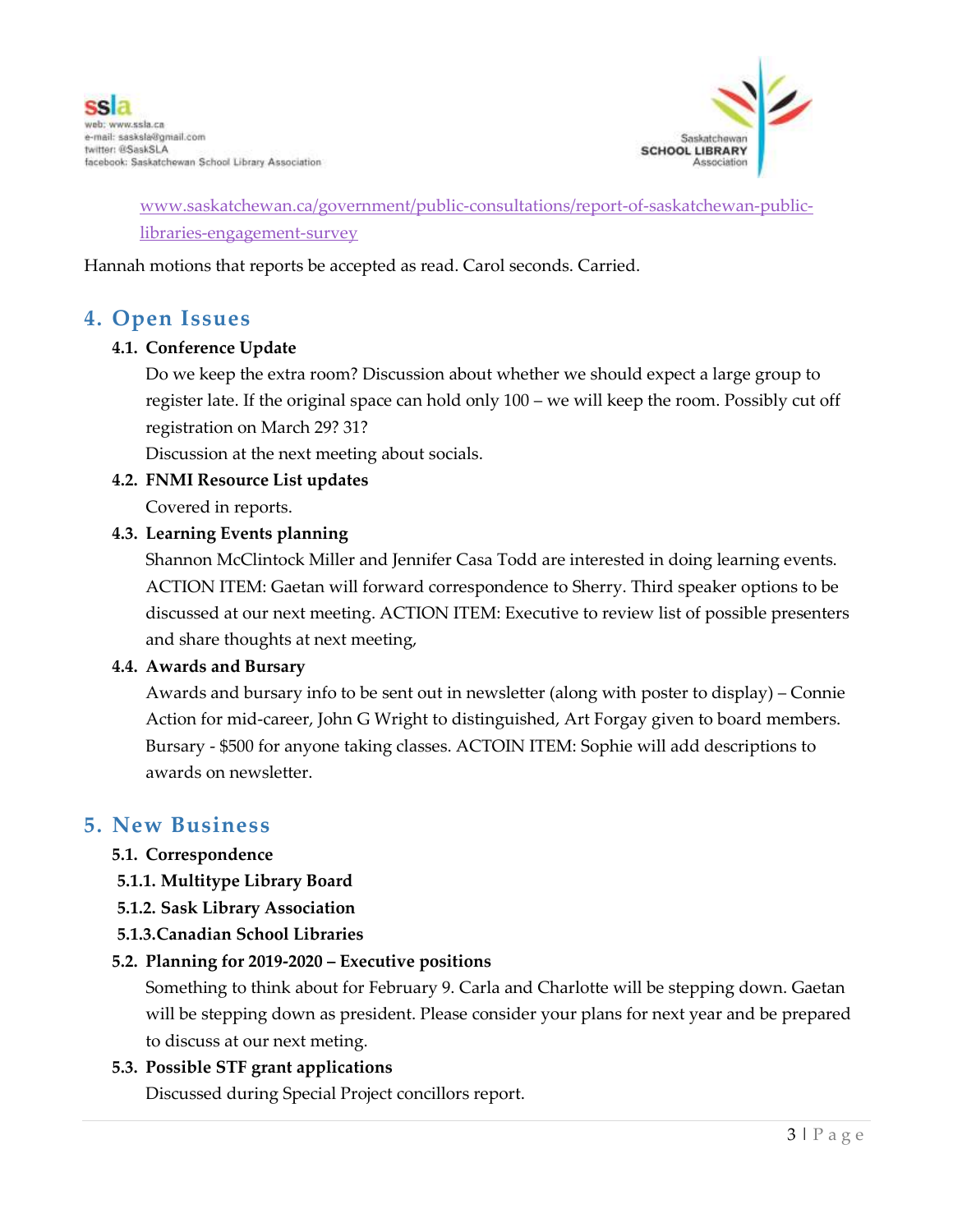

# **Adjournment:**

Meeting was adjourned at 10:18am by Carla. The next general meeting will be at TBD on February 9 at 10AM.

Minutes submitted by: Sophie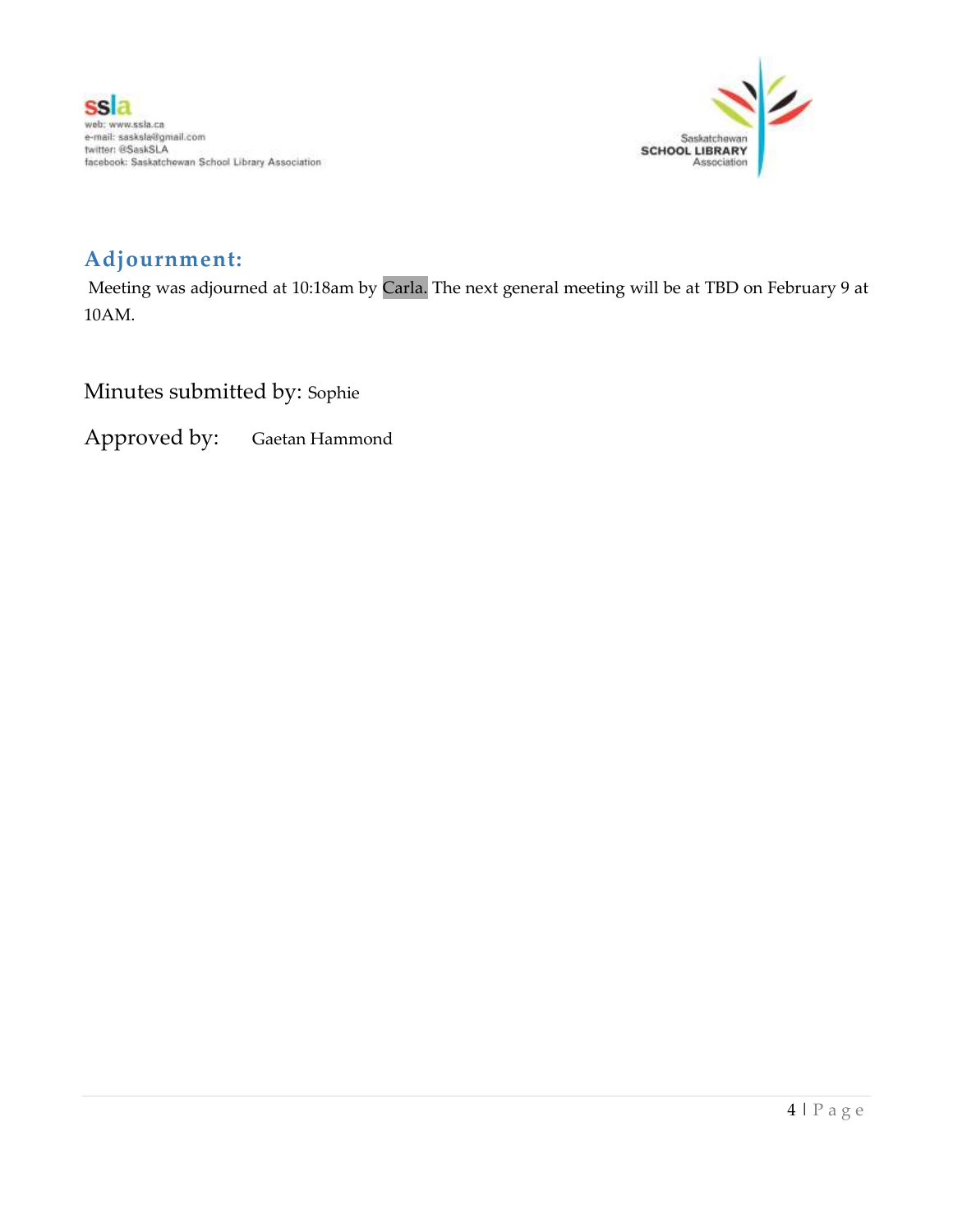

January 19, 2018

# **SSLA Executive Action List**

| <b>Action</b>                                                  | <b>Who</b>        | <b>Comments</b> |
|----------------------------------------------------------------|-------------------|-----------------|
| Contact conference venues regarding power outlets              | Regan             |                 |
| Connect with and confirm vendors                               | Regan             | In progress     |
| Determine if extra room is required in Regina                  | Regan             |                 |
| Move digital badging to weebly site                            | Gaetan            | In progress     |
| FNMI Project page finishing touches                            | Gaetan            |                 |
| Prepare winter newsletter                                      | Sophie            | In progress     |
| Meet with Brenda at OTC                                        | Carla             | In progress     |
| Update liaison list                                            | Sophie            | In progress     |
| Connect with Joanne Beltramini re: advocacy                    | Gaetan            | On hold         |
| Archive Medium behind the veil                                 | Regan, Gaetan     |                 |
| Review school division contacts                                | Charlotte, Sophie |                 |
| Prepare tent card or flyer for conference                      | Regan (Sophie?)   |                 |
| Prepare grant proposal to continue FNMI project                | Carla             |                 |
| Set meeting date for Special Projects meeting (in Regina?)     | Hannah, Carla     |                 |
| Send out winter newsletter (include awards info & survey link) | Sophie            |                 |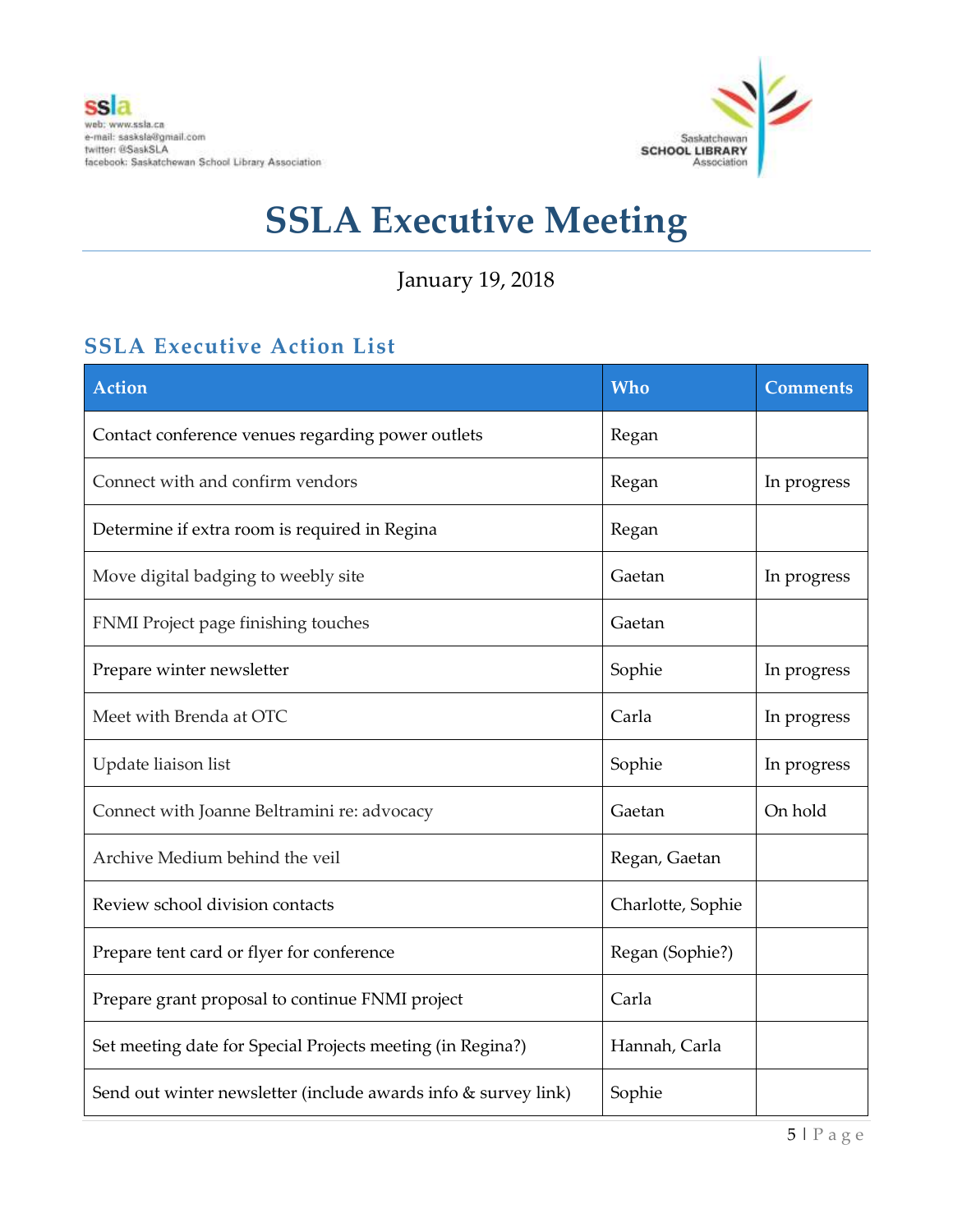

| Choose cutoff date for conference registration                                                    | Regan     |         |
|---------------------------------------------------------------------------------------------------|-----------|---------|
| Confirm with Scott Burant that Joanne Beltramini can be an ad<br>hoc member as a retired teacher. | Gaetan    | On hold |
| Review possible Learning Events presenters                                                        | Executive |         |
| Send AGM reports to Gaetan                                                                        | Executive |         |
| Send personal photo/headshot to SSLA Gmail account                                                | Executive |         |
| Review roles assigned in the Strategic Plan and complete<br>associated tasks                      | Executive | Ongoing |
| Promote SSLA events, publications, membership and digital<br>badges on social media               | Executive | Ongoing |
| Submit any expenses or requisitions to Carol as they arise                                        | Executive | Ongoing |
| Support all members and be cognizant of stresses and challenges.                                  | Executive | Ongoing |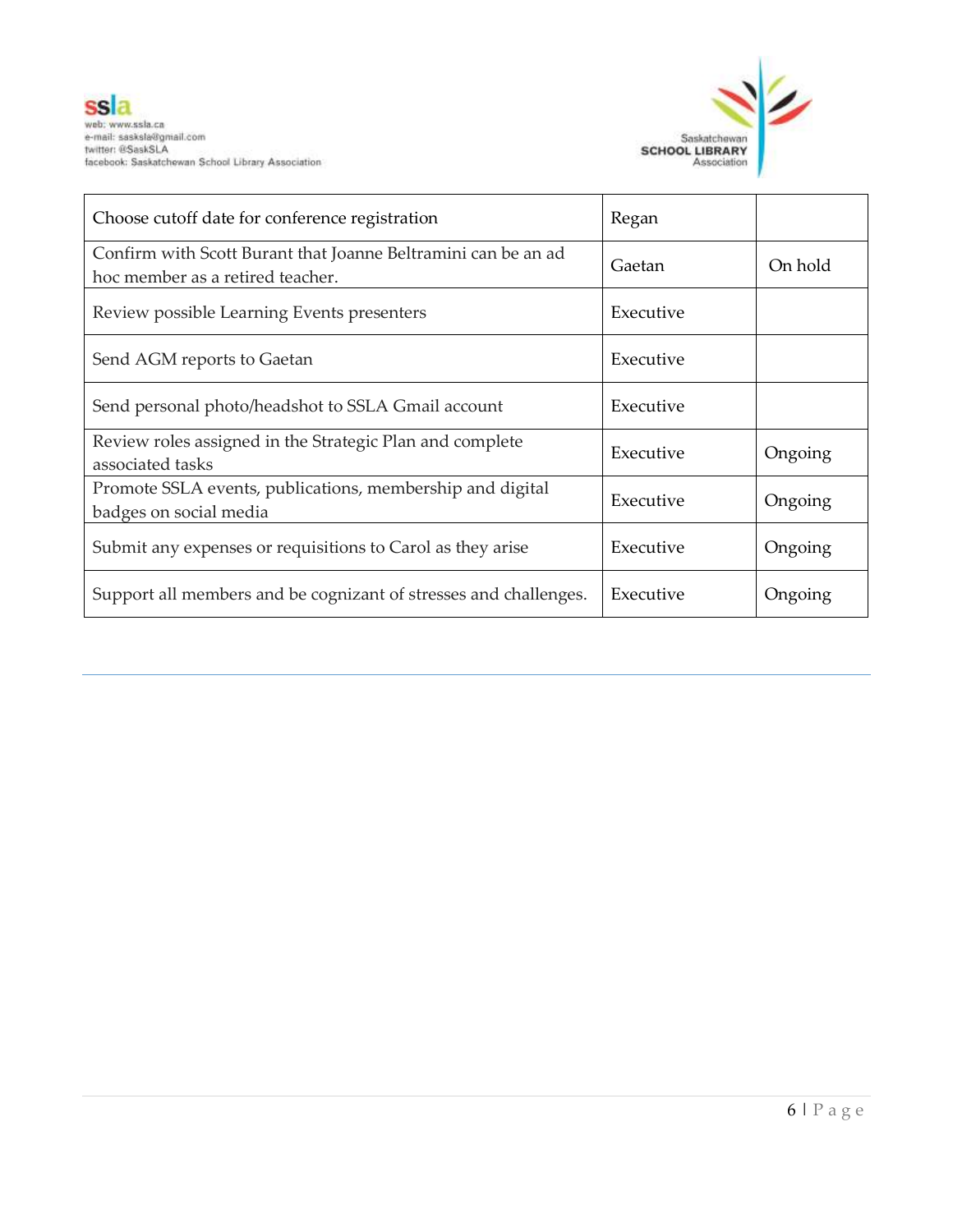

January 19, 2018

# **President's Report**

### **Information Items**

- Digital badges site had been down for quite some time since at least mid-December. YAS switched to a different server provider, and it had not worked since. Just after Christmas, they were able to retrieve the files and get the site loading, but I was unable to log in with either our SSLA account or my personal account. We were finally able to resolve the problem on Jan. 8. So far, I have retrieved the text and videos for digital badging files from A-H.
- I submitted an article on Jennifer Casa-Todd's SociaLEADia session for the Medium.
- I am monitoring the registrations as they come in for the Ruth Culham workshops. Most registrants have paid at this point. Regan, Carol, Sophie, and I may want to meet later to go through this together.
- I updated the web accounts and passwords page on the SSLA web site.
- I received a payment from Access Copyright \$25.76, which I have submitted to Carol today.
- I contacted Shannon McClintock Miller and Jennifer Casa-Todd to see if they might be interested in being presenters for Learning Events in 2019-2020, and they both expressed interest. I will pass their contacts over to Sherry, so she can work out the arrangements for dates and sending out contracts.
- I have updated the Learning Events contract on the SSLA web site.

### **Action Items**

- I am working on a second article for the Medium.
- I need to collect Annual reports from last year's executive for the AGM in April. If you have not submitted you Annual Report to me, please do by our February meeting. So far, I have received final reports from Charlotte and myself.

Report submitted by: Gaetan Hammond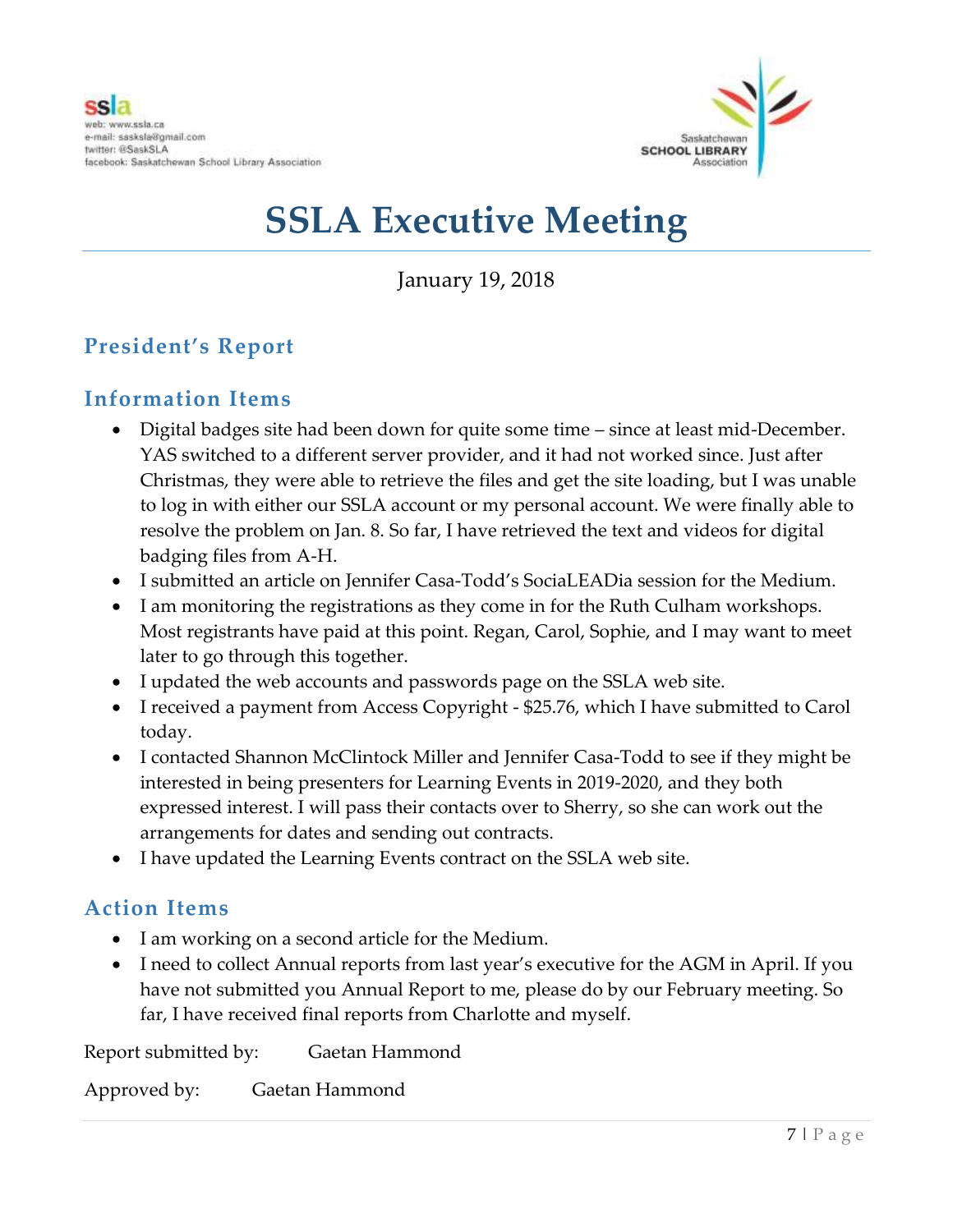

January 19, 2018

# **Past President's Report**

### **Information Items**

- Gathered the news from SSLA liaisons
- Updated the Awards & Bursary poster and website for 2019
- Worked on finding school library contacts in school divisions for SSLA and the Multitype Library Board
- Will have attended a Multitype Library Board meeting on January 15

### **Action Items**

Strike an Awards subcommittee to select award recipients from applications.

Report submitted by: Charlotte Raine Approved by: Gaetan Hammond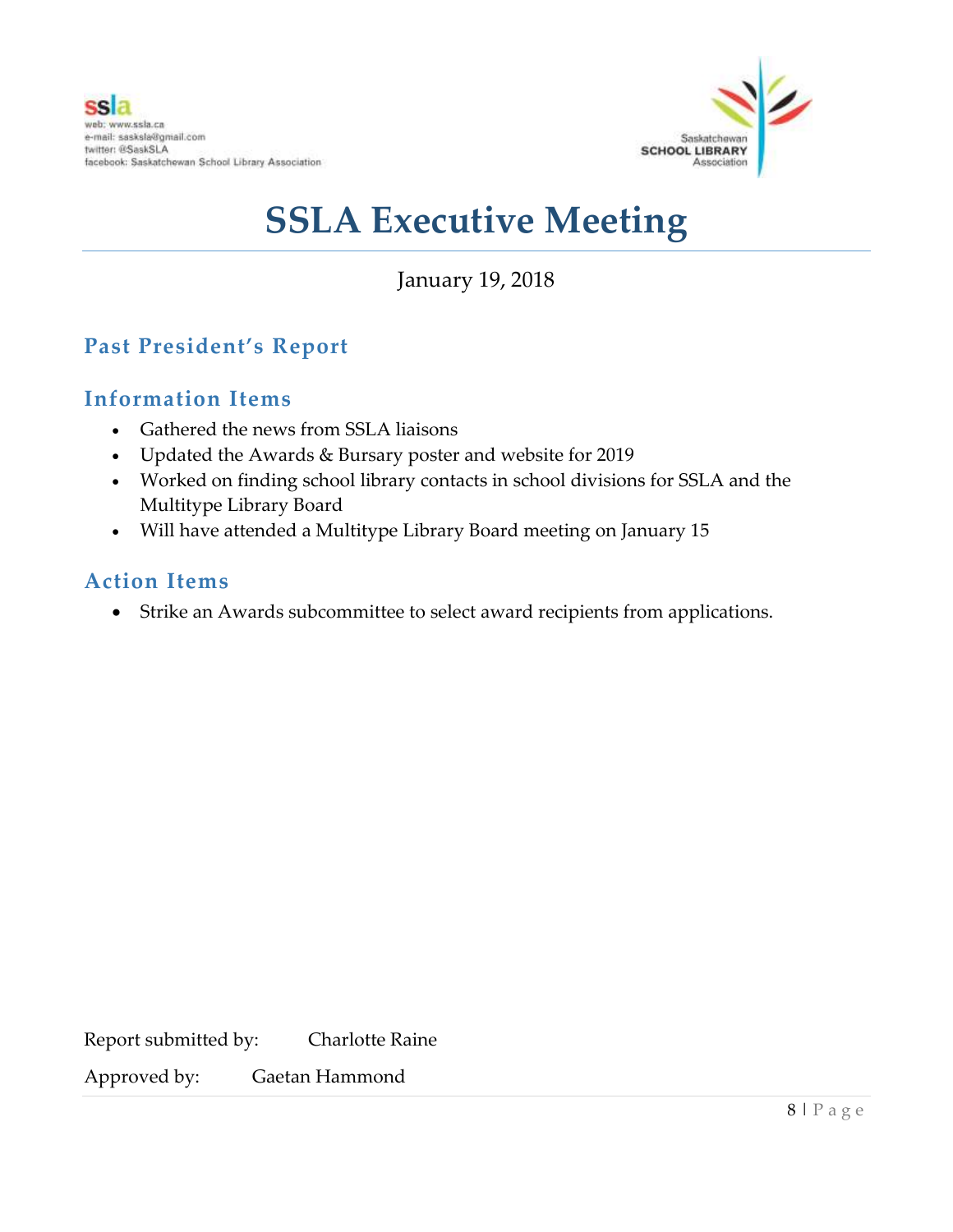

January 19, 2018

# **Treasurer's Report**

### **Information Items**

- Financial Statement Attached
- Chequing account balance \$23,388.89
- Term Deposit balances \$22.493.15

### **Action Items**

- All conference registrations are being paid by PayPal.
- One term deposit (\$10,000) was moved to chequing
- Cheque for old Listowel Trophies invoice was mailed

Report submitted by: Carol Preece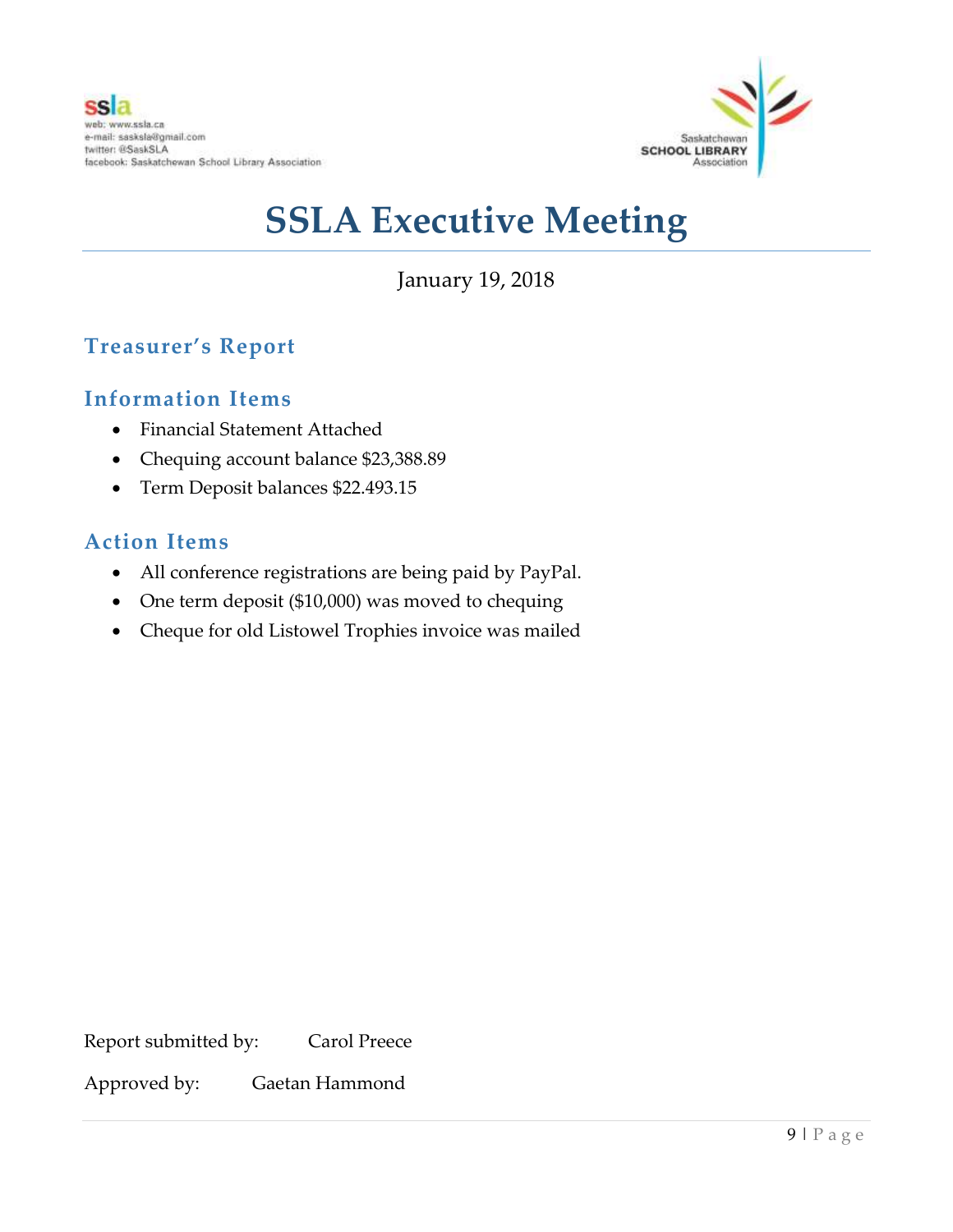

January 19, 2018

# **SSLA Financial Report – Banking Summary**

### **Saskatchewan School Library Association Profit and Loss October 27, 2018 - January 12, 2019**

|                                        | <b>Total</b> |           |
|----------------------------------------|--------------|-----------|
| <b>INCOME</b>                          |              |           |
| Conference 2019                        |              | 3,570.00  |
| <b>Interest</b>                        |              | 1.72      |
| Membership                             |              | 660.00    |
| <b>Term Deposit Transfer</b>           |              | 10,060.00 |
| <b>Total Income</b>                    | \$           | 14,291.72 |
| <b>GROSS PROFIT</b>                    | \$           | 14,291.72 |
| <b>EXPENSES</b>                        |              |           |
| Advertising                            |              | 75.00     |
| Conference 2019 - Regina               |              | 259.44    |
| Conference 2019 - Saskatoon            |              | 259.45    |
| <b>Executive Meetings</b>              |              | 7.29      |
| <b>Financial Record Keeping</b>        |              | 51.06     |
| PD Opportunity - Fourth Year Executive |              | 854.51    |
| <b>Special Projects</b>                |              | 66.05     |
| <b>Total Expenses</b>                  | \$           | 1,572.80  |
| <b>OTHER EXPENSES</b>                  |              |           |
| Paypal fees                            |              | 127.77    |
| <b>Total Other Expenses</b>            | \$           | 127.77    |
| <b>PROFIT</b>                          | \$           | 12,591.15 |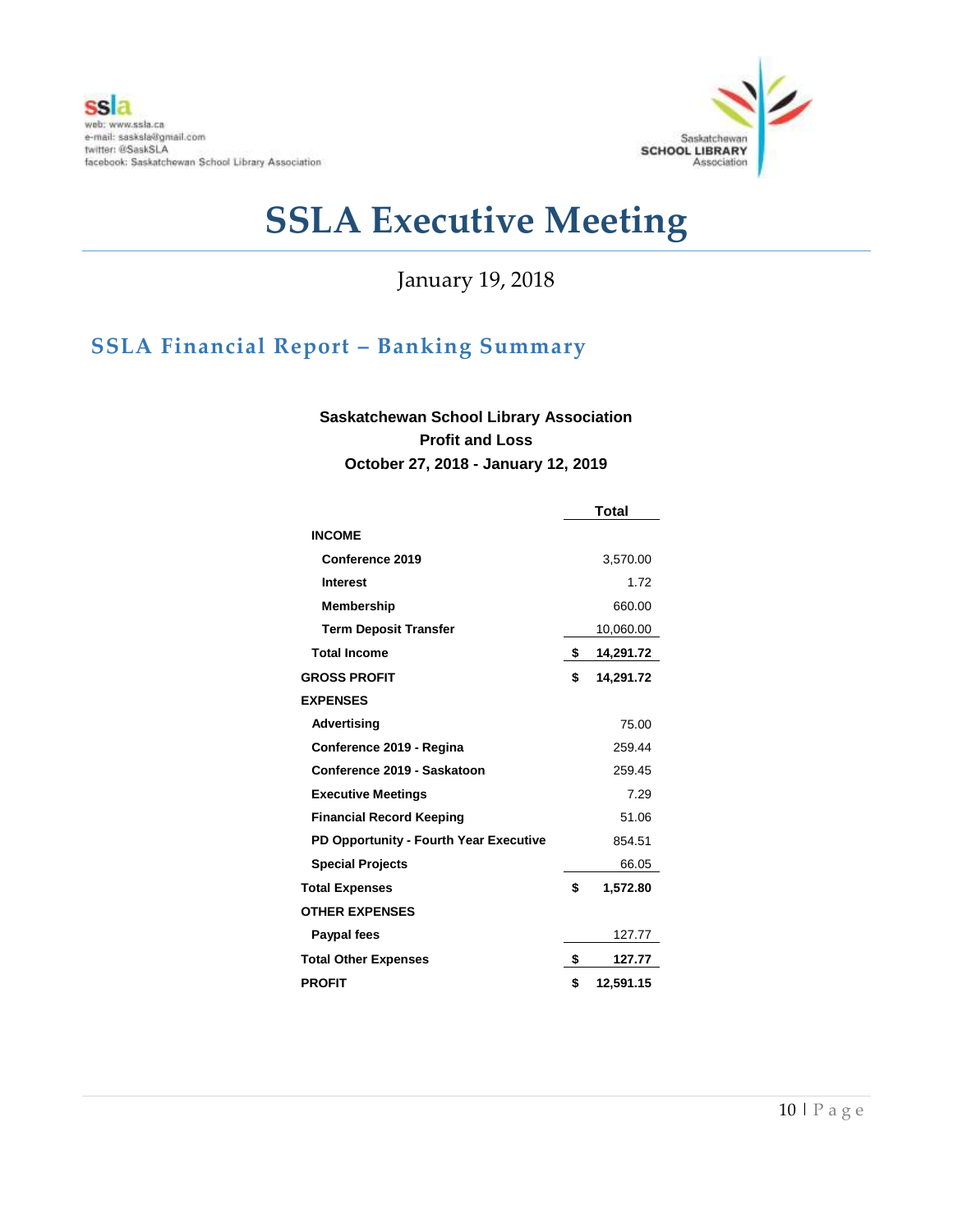

January 19, 2018

# **PD Councillor's Report**

### **Information Items**

- Have four vendors signed on for Saskatoon, three for Regina further follow up emails have been sent.
- Booked hotel rooms for Ruth Culham.
- Gaetan and Carol have been on top of registrants going slowly!!!

### **Action Items**

- Continue vendor follow up.
- How will we show sponsorship at the event? (don't remember if we made a decision on this?)
- Put push on for promoting registration as of NOW (**in Regina have to decide if we keep addition room space 60 days before – by Feb 8, 2019**).
- For February meeting finalize job list; finalize 'materials needed' list; provide lunch options for decision
- Communicate update with Ruth Culham

| Report submitted by: | Regan Williams |
|----------------------|----------------|
|                      |                |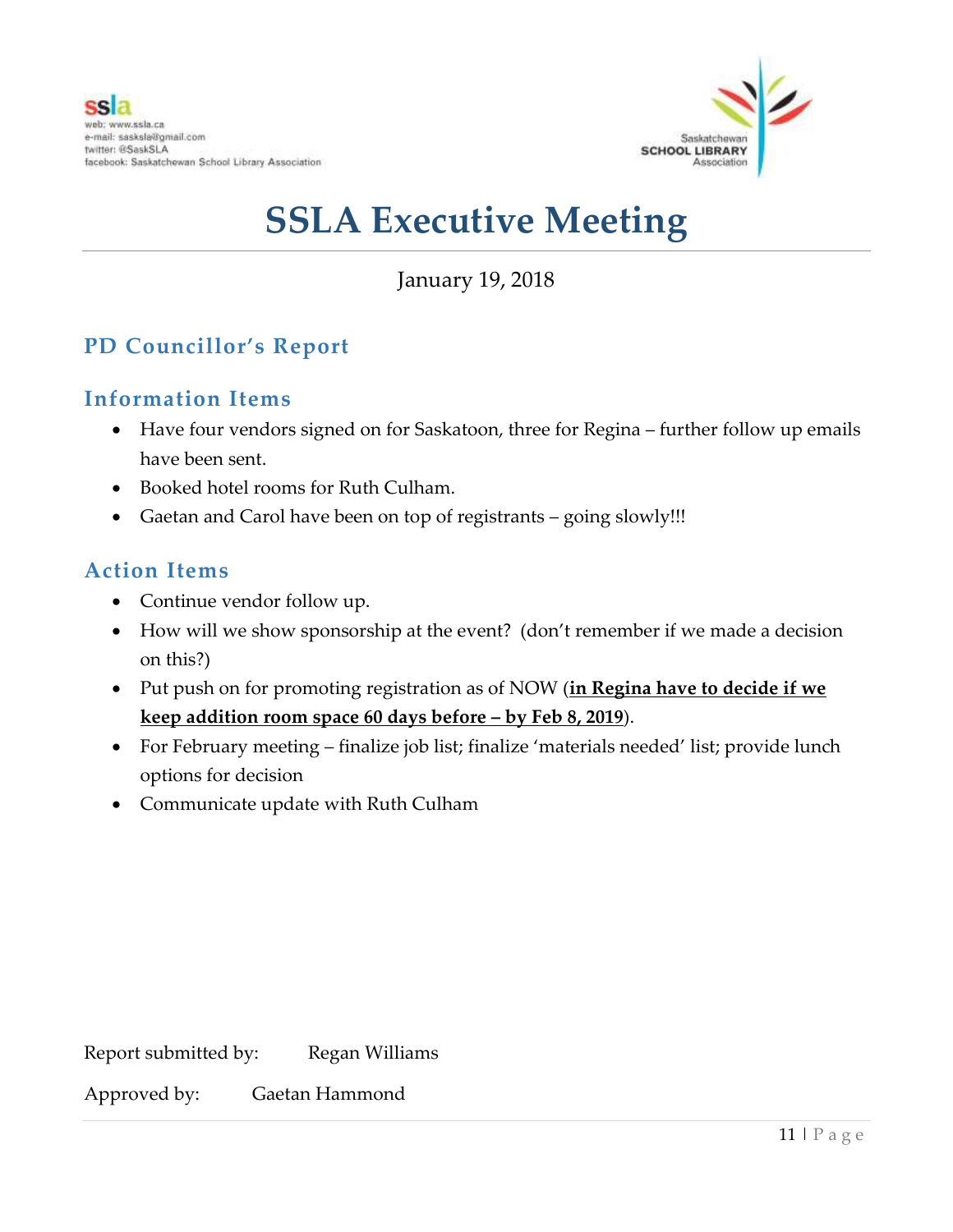

January 19, 2018

# **Publications Councillor's Report**

### **Information Items**

Autumn edition of *The Medium* is posted.

### **Action Items**

- Collecting interviews for the Winter edition
- Gathering archived article for our "Blast from the Past" section

Report submitted by: Katie Bell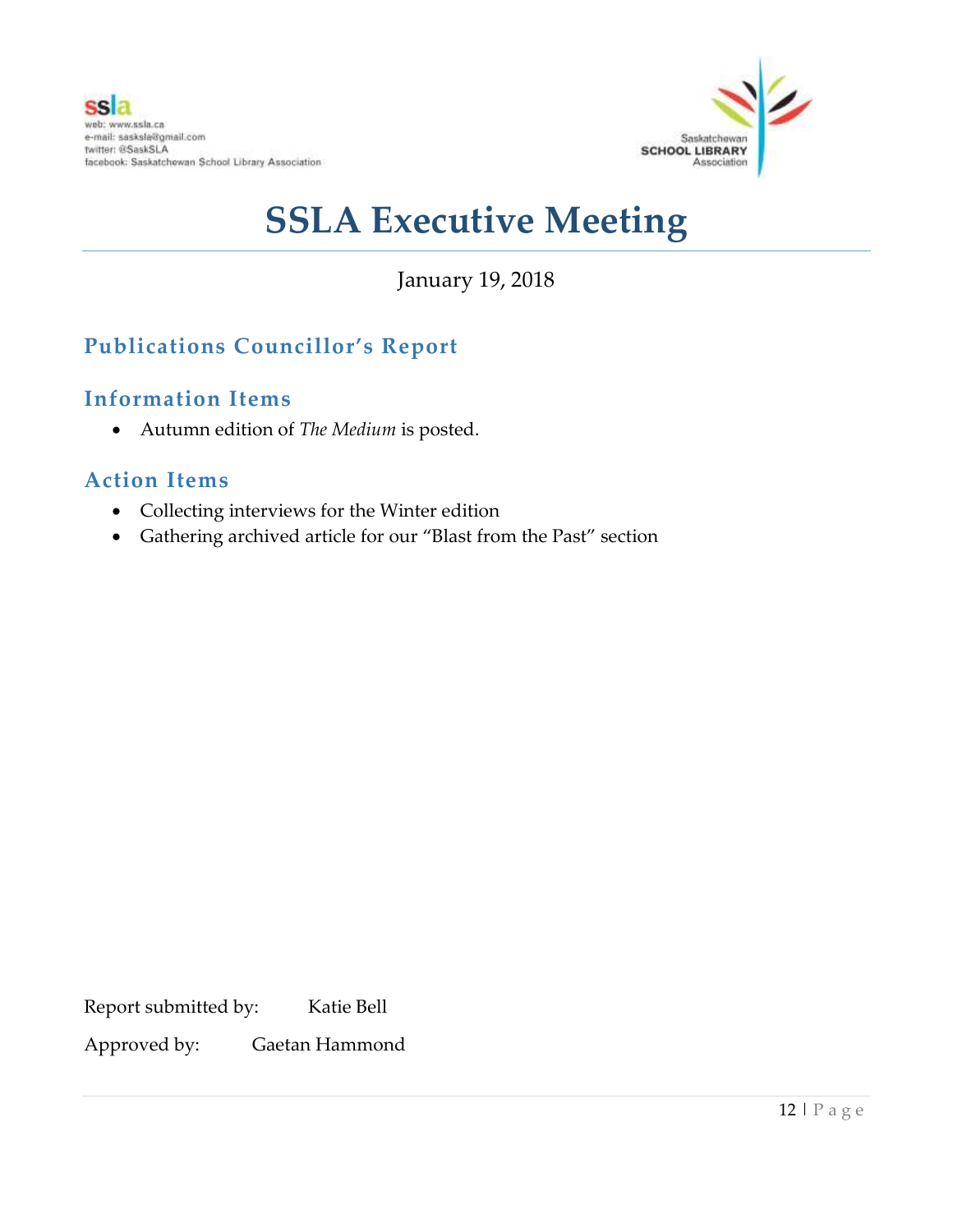

January 19, 2018

# **Special Projects Councillor's Report**

### **Information Items**

- Finalized submissions for FNMI Grant as indicated below
- Continued work on FNMI site with targeted focus on completion of grade 4 area and adding links to Stewart Resource Centre, started gathering information to add to grade 7-9 area as well as French resources.
- Ordered 250 more bookmarks

### **Action Items**

- Move forward with resource collection
- New Grant ??????

### Correspondence:

**Reply|** Wed 2018-12-05, 11:28 AM **Katerynych, Carla; SSLA, Gaetan Hammond (gaetan.hammond@gmail.com); scott.burant@stf.sk.ca;** +1 more Inbox Thanks Carla. This receipt will replace those others. We have now received all of the required documentation to complete the SSLA Special Project Grant entitled FNMI, Treaty and TRC K-12 Resources Project. Thank you to SSLA for working on this worthwhile project. Colleen Colleen Paulhus Administrative Assistant, Member Services Unit | Saskatchewan Teachers' Federation 2317 Arlington Avenue | SASKATOON SK S7J 2H8 T: 1-800-667-7762 or 306-373-1660 ext. 6975 | F: 306-374-1122 [www.stf.sk.ca](http://www.stf.sk.ca/)

Report submitted by: Carla Katerynych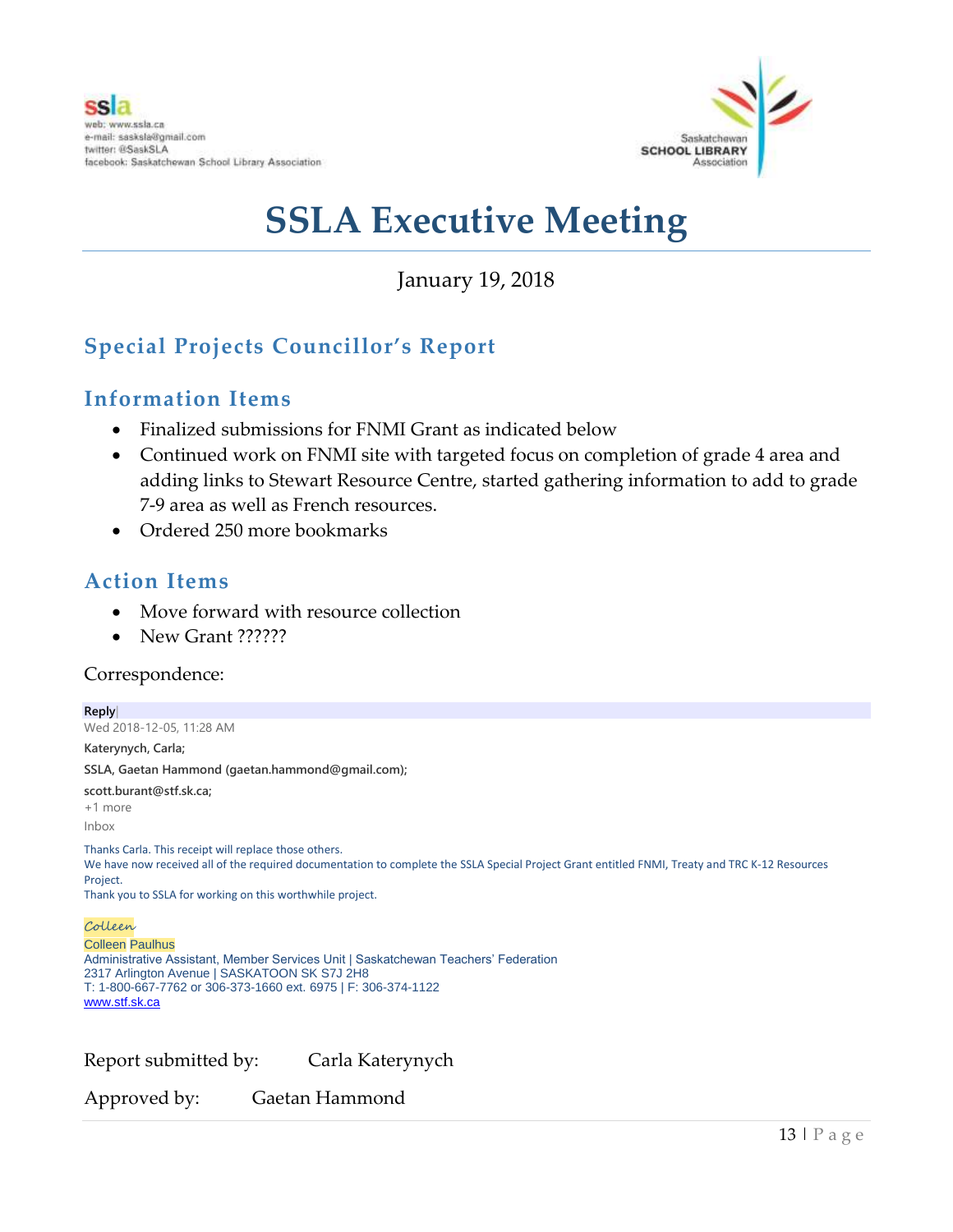

January 19, 2018

### **Special Projects Councillor's Report**

### **Information Items**

 I spoke and met with Jen Stewart Mitchell who worked on a special project with me and she too is willing and eager to share our work titled "Journey toward Reconciliation ." This project was aimed at grade 7/8 ELA, Social Studies (connected education) and digital citizenship outcomes to explore a day in the life of a Residential Student, a student today and exploring the organizations who were involved in Residential Schools as they continue to journey and do their part for reconciliation. Jen also has another project she worked on with connected ed components at the high school level called, " My commitment to TRC. " After viewing the PPT I think it would be worth considering it to be added to our FNMI website as well. Jen also spoke to a project that Jacqueline Ehrmantraux from Leboldus involving indigenous perspective in a book club project. She said Gaetan may be familiar with this? I think it's warranted for Carla, myself and Jen to sit down and meet and discuss adding these and teaching me the process of how I get things to be added as well. This meeting maybe could happen Feb 9 in Regina we are all available?

### **Action Items**

Report submitted by: Hannah Patterson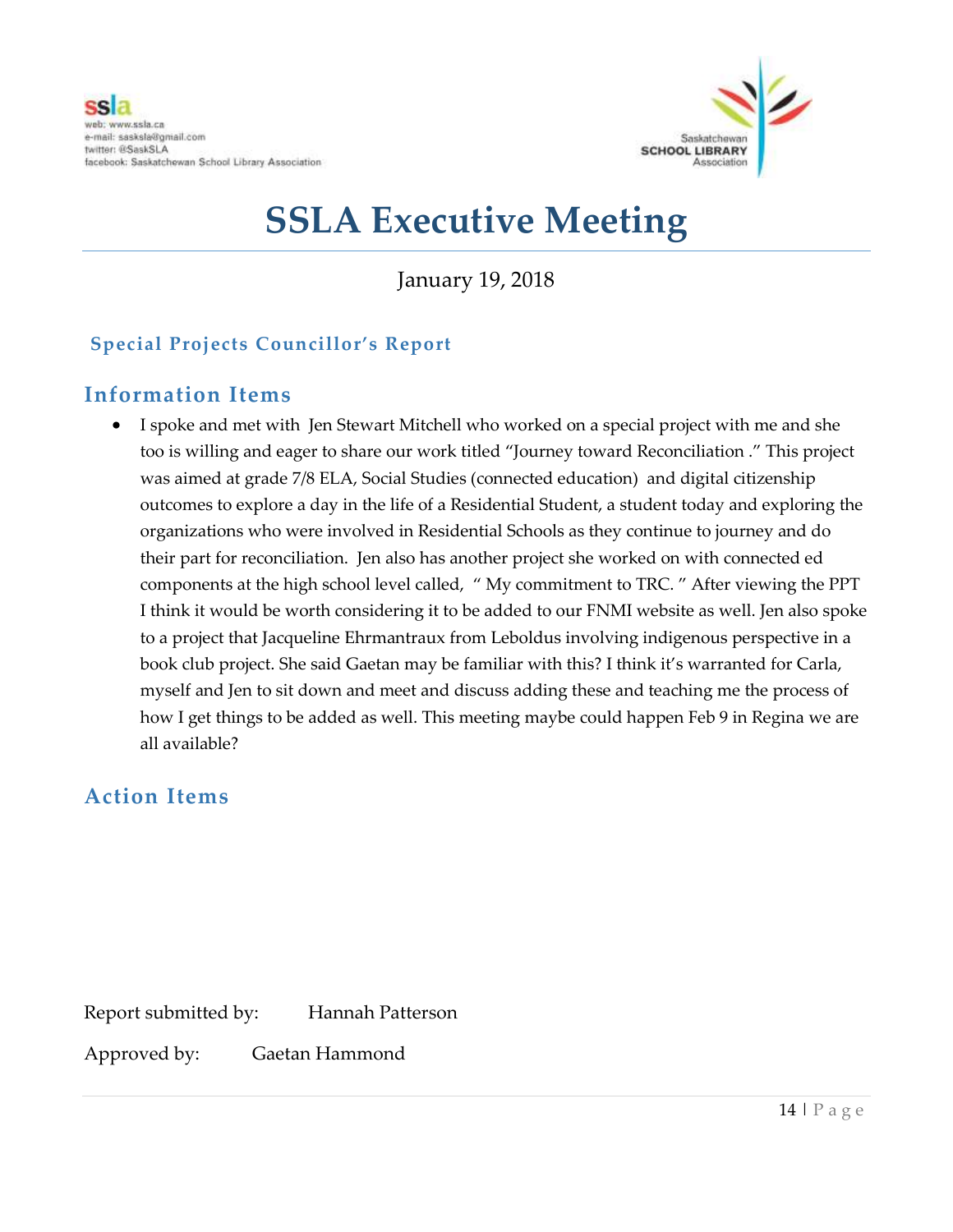

January 19, 2018

# **Secretary/Archivist/Membership's Report**

### **Information Items**

- Prepared newsletter to be sent out after meeting.
- Tidied up membership in gmail account
- Updated membership based on registrations

### **Action Items**

- Continue work on liaisons contact list in gmail
- Continue to monitor membership with Conference registrations

Report submitted by: Sophie Long